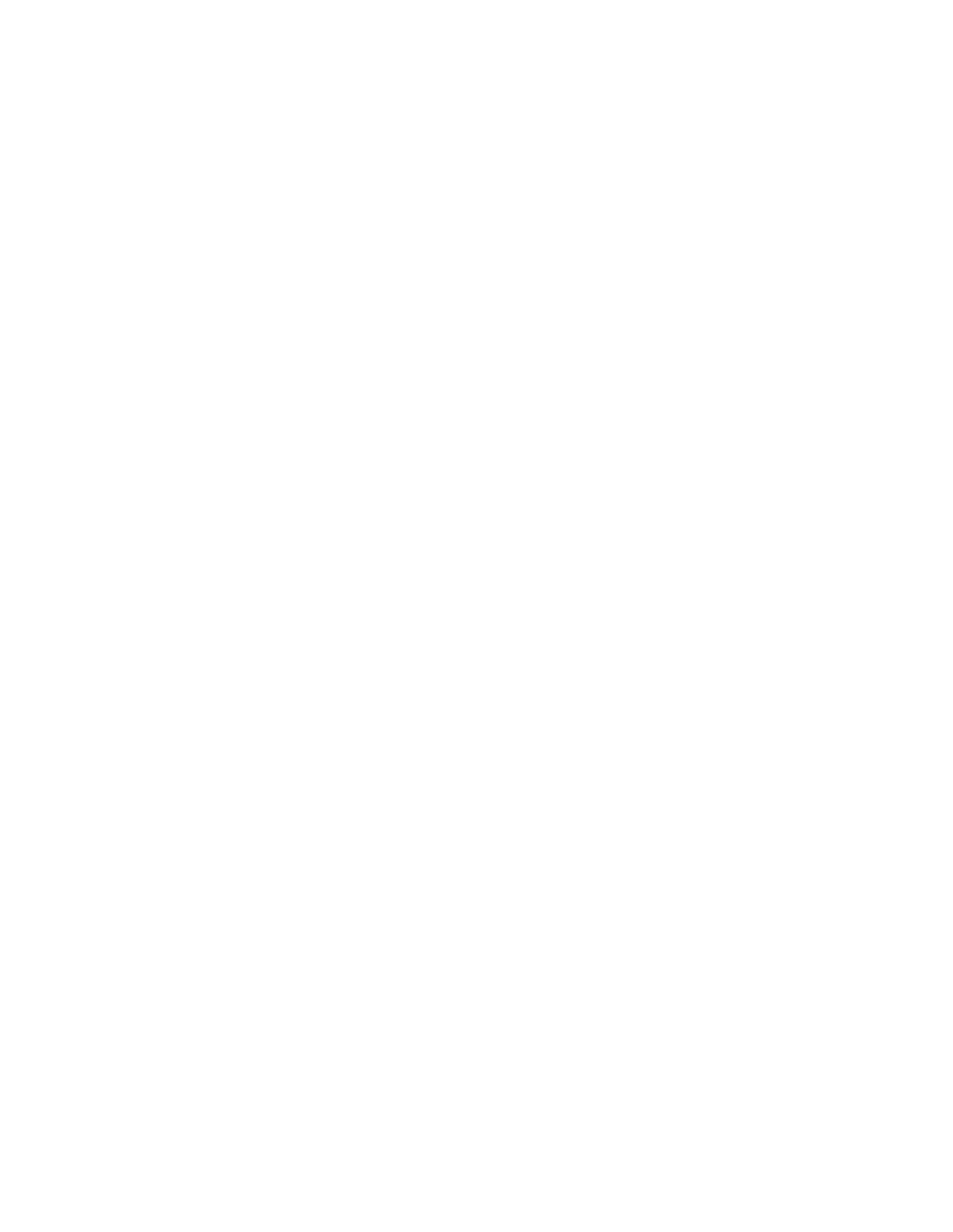

GPS Coordinates: 38.045823°N, -120.228031°W



Plan view of site.

**TITLE: PROJECT SITE LOCATION PROJECT:** WATER TANK RECOATING AND UPGRADE PROJECT **DATE:** 4/23/2018 Appendix D-1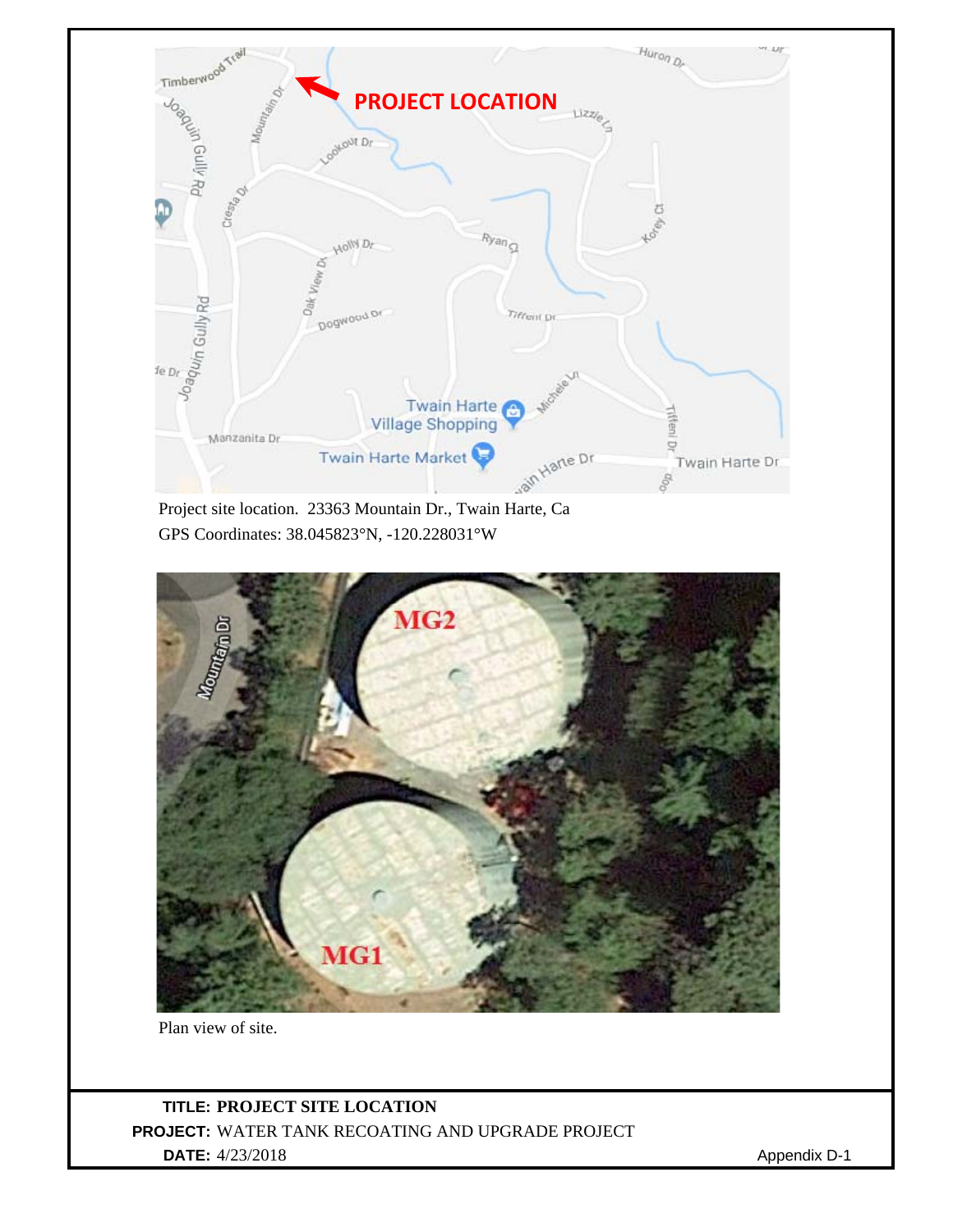

MG#1. Existing roof hatch area.



MG#1. Existing exterior ladder. There is no existing fixed portion of ladder below the platform.

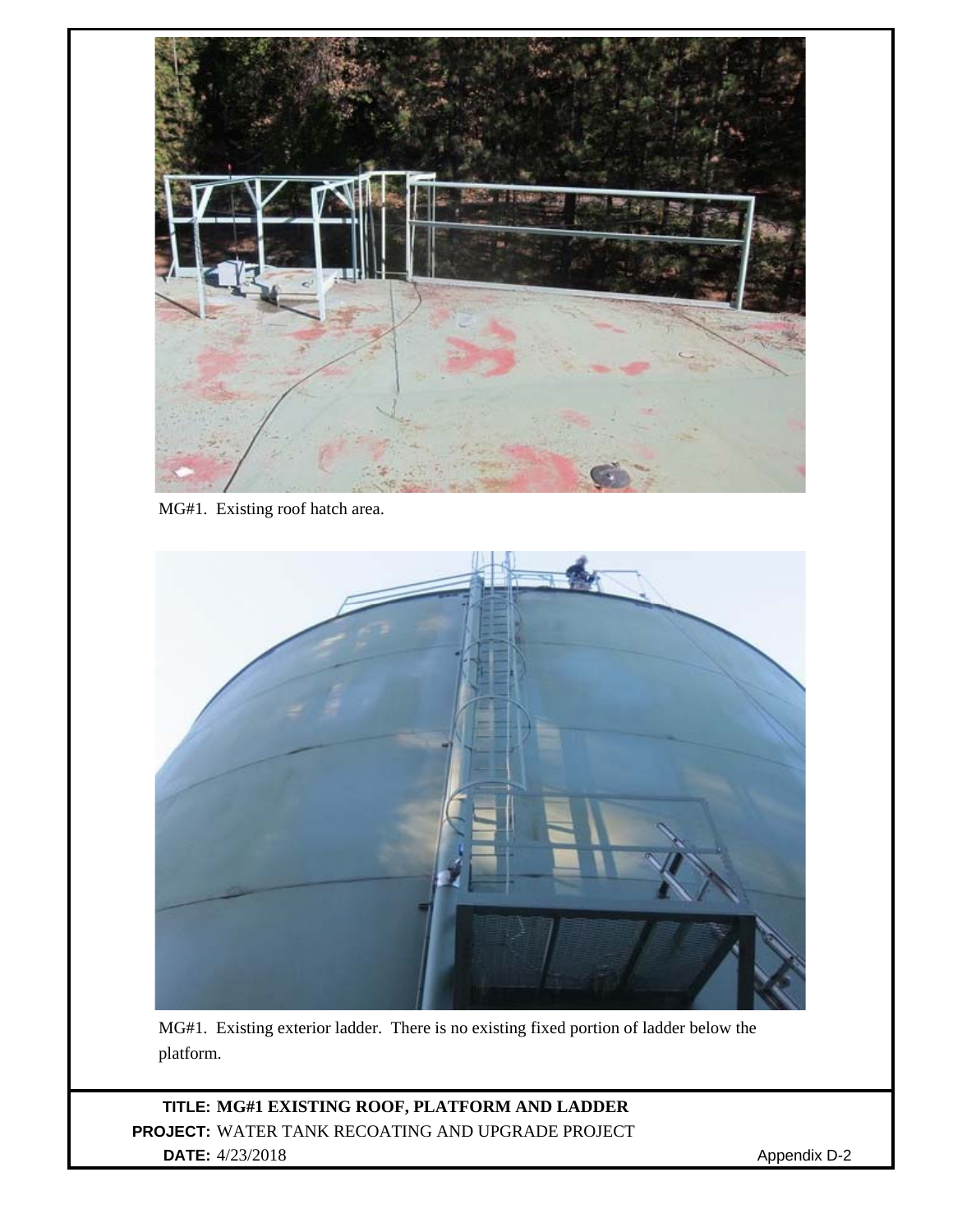

MG#1 existing rafter and shell clip and extent of roof structure replacement at the shell.



MG #1 existing interior center support and rafters.

# **TITLE: MG#1 EXISTING INTERIOR ROOF PROJECT:** WATER TANK RECOATING AND UPGRADE PROJECT **DATE:** 4/23/2018 Appendix D-3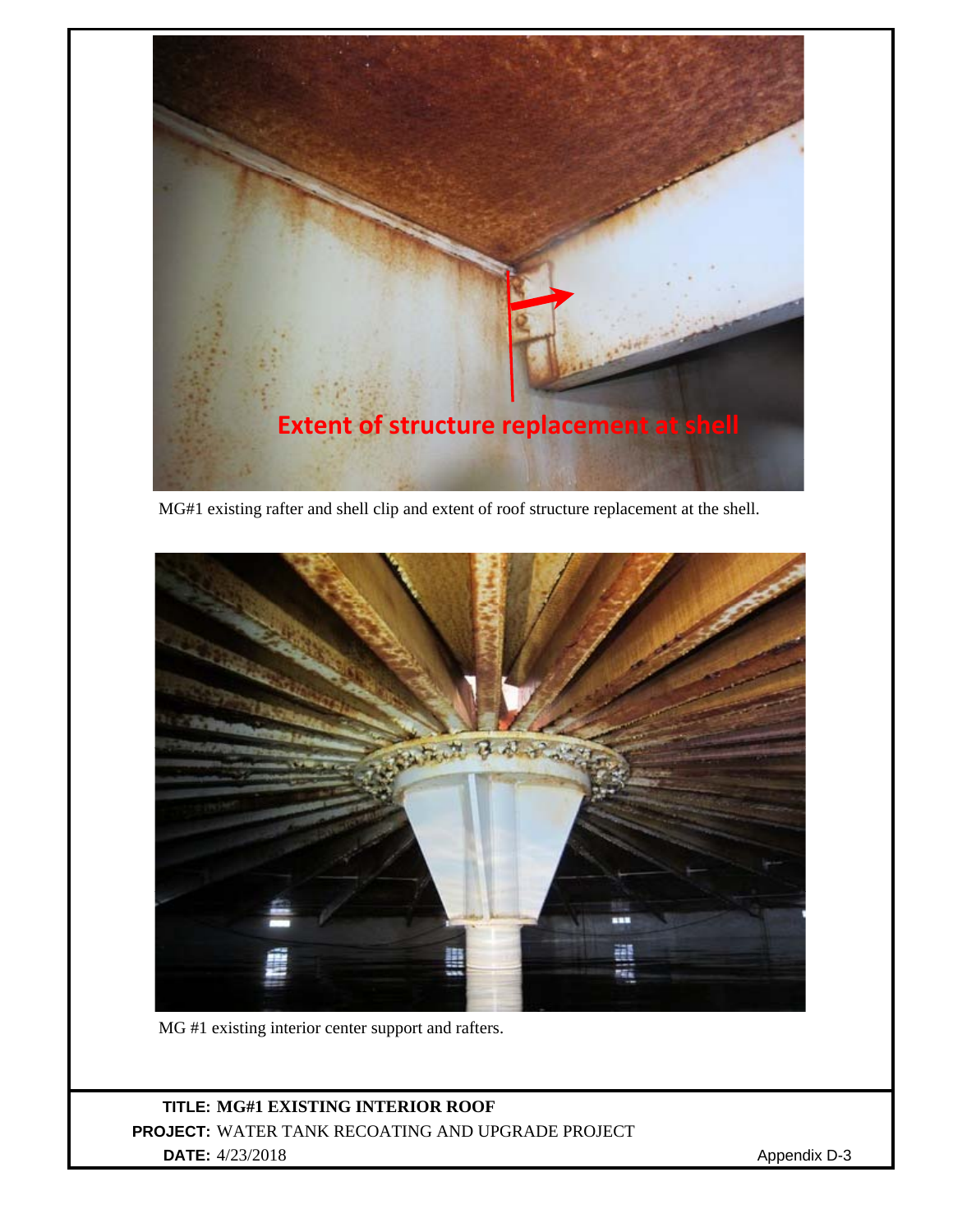

MG#1 center column base plate and extent of roof structure replacement at the bottom.



MG#2 Existing roof hatch, guardrail and appurtenances.

# **TITLE: EXISTING CONDITIONS MG#1 AND MG#2 PROJECT:** WATER TANK RECOATING AND UPGRADE PROJECT **DATE:** 6/14/2018 Appendix D-4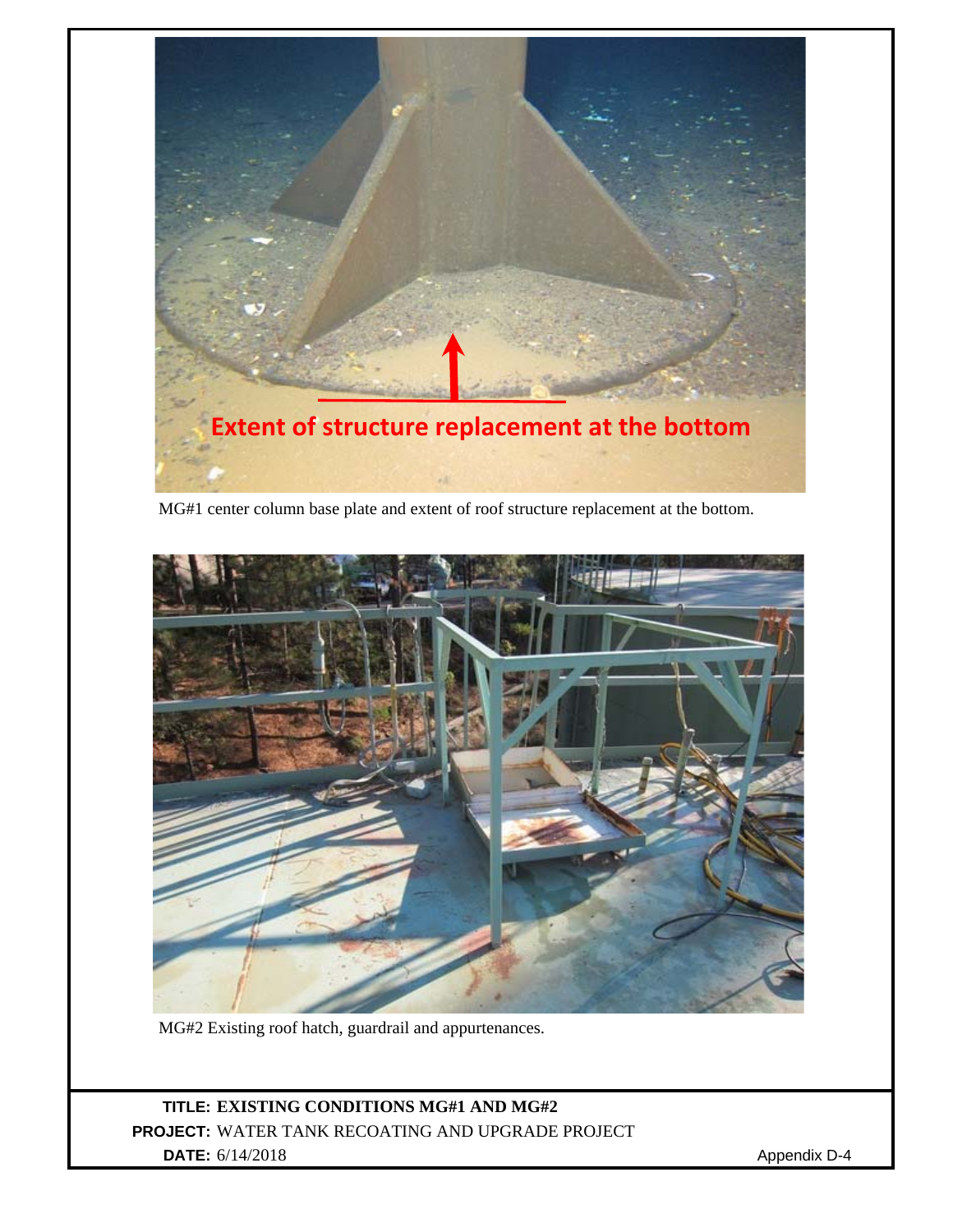

MG#2 Existing ladder platform



# **TITLE: EXISTING CONDITIONS MG#2 PROJECT:** WATER TANK RECOATING AND UPGRADE PROJECT **DATE:** 5/21/2018 Appendix D-5